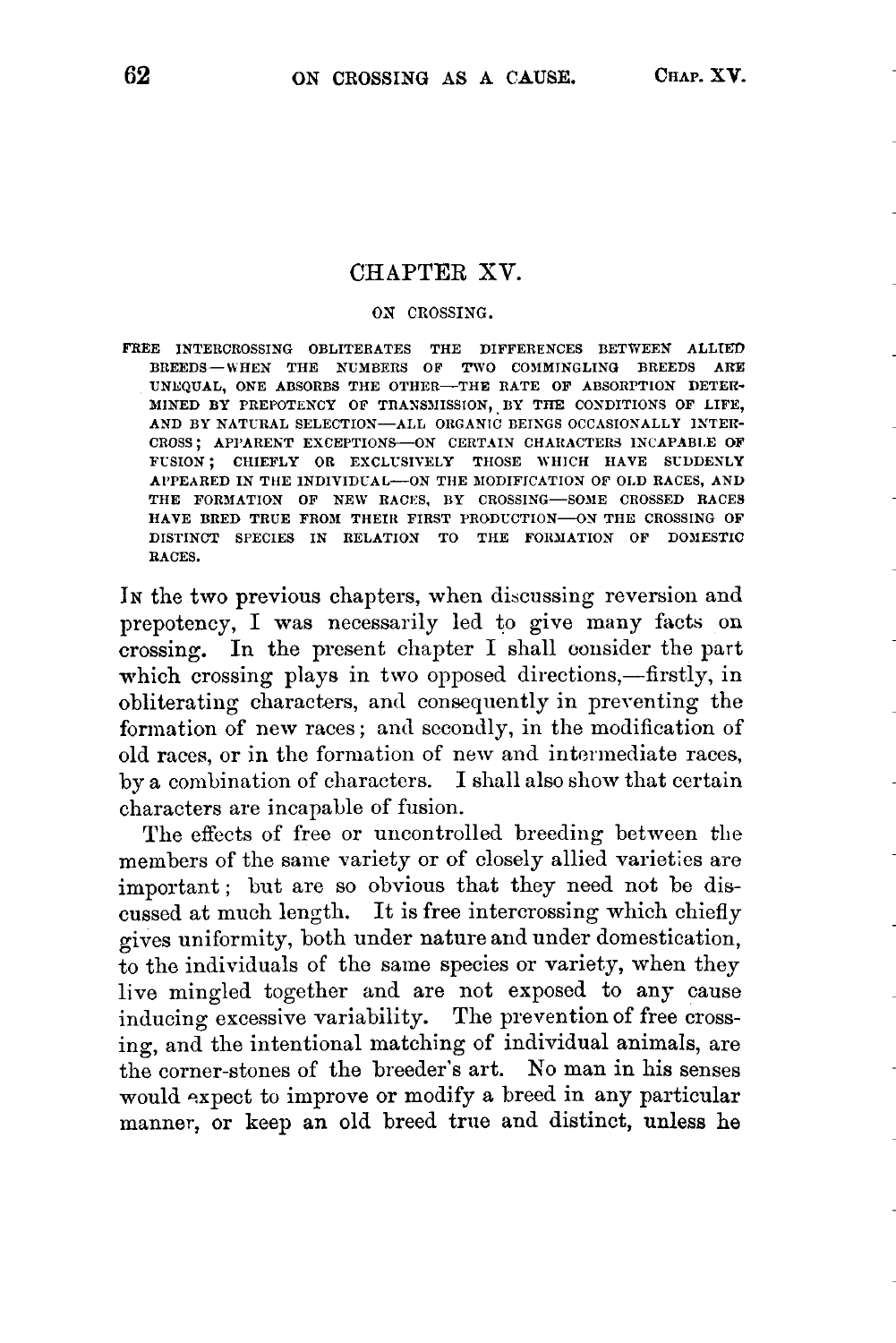separated his animals. The killing of inferior animals in each generation comes to the same thing as their separation. In savage and semi-civilised countries, where the inhabitants have not the means of separating their animals, more than a single breed of the same species rarely or never exists. In former times, even in the United states, there were no distinct races of sheep, for all had been mingled together.' The celebrated agriculturist Marshall<sup>2</sup> remarks that "sheep that " are kept within fences, as well *as* shepherded flocks in open " countries, have generally a similarity, if not a uniformity, "of character in the individuals of each flock;" for they breed freely together, and are prevented from crossing with other kinds; whereas in the unenclosed parts of England the unshepherded sheep, even of the same flock, are far from true or uniform, owing to various breeds having mingled and crossed. We have seen that the half-wild cattle in each of the several British parks are nearly uniform in character; but in the different parks, from not having mingled and crossed during many generations, they differ to a certain small extent.

We cannot doubt that the extraordinary number of varieties and sub-varieties of the pigeon, amounting to at least one hundred and fifty, is partly due to their remaining, differently from other domesticated birds, paired for life once matched. On the other hand, breeds of cats imported into this country soon disappear, for their nocturnal and rambling habits render it hardly possible to prevent free crossing. Rengger3 gives an interesting case with respect to the cat in Paraguay: in all the distant parts of the kingdom it has assumed, apparently from the effects of the climate, a peculiar character, but near the capital this change has been prevented, owing, as he asserts, to the native animal frequently crossing with cats imported from Earope. In all cases liko the foregoing, the effects of an occasional cross will be angmented by the increased vigour and fertility of the crossed offspring, of which fact evidence will hereafter be given ; for

Agriculture,' **vol.** i. p. **367. 3** ' Saugethiere von Paraguay. ' Communications to the Board of 'Review **of** Reports, North of 1830, **s. 212.**  England,' **1808,** p. **200.**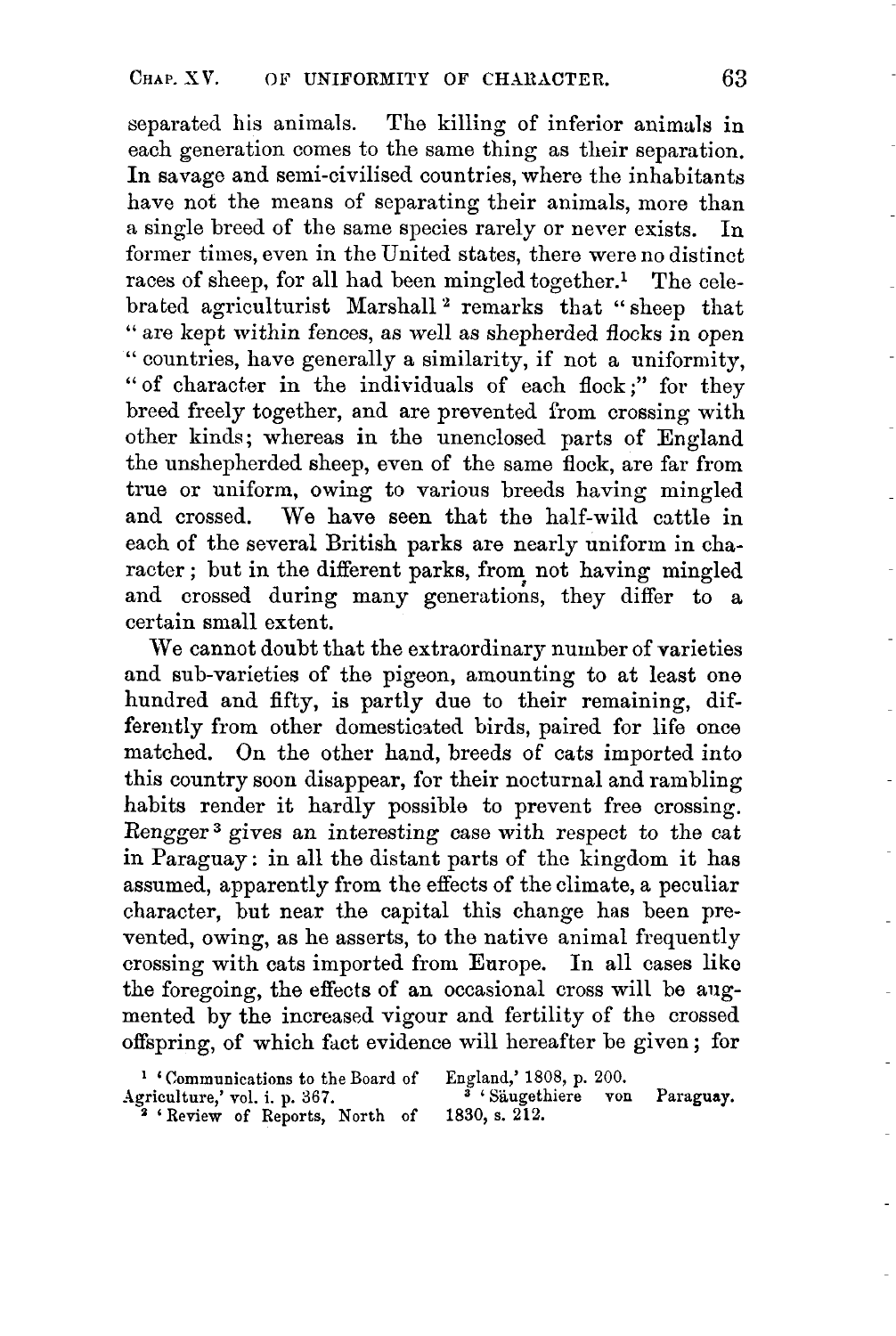this will lead to the mongrels increasing more rapidly than the pure parent-breeds.

When listinct breeds are allowed to cross freely, the result will be **a** heterogeneous body ; for instance, the dogs in Paraguay are far from uniform, and can **no** longer be affiliated to their parent-races.4 The character which **a** crossed body of animals will ultimately assume must depend on several contingencies,—namely, on the relative members of the individuals belonging to the two or more races which are allowed to mingle; on the prepotency of one race over the other in the transmission of character; and on the conditions of life to which they are exposed. When two commingled breeds exist at first in nearly equal numbers, the whole will sooner or later become intimately blended, but not so soon, both breeds being equally favoured in all respects, as might have been expected. The following calculation<sup>5</sup> shows that this is the case : if **a** colony with an equal number of black and white men were founded, and we assume that they marry indiscriminately, are equally prolific, and that one in thirty annually dies and is born ; then " in **66** years the number of " blacks, whites, and mulattoes would be equal. In 91 years " the whites would be 1-loth, the blacks 1-loth, and the " mulattoes, or people of intermediate degrees of colour, " 8-10ths of the whole number. In three centuries not " 1-100th part of the whites would exist."

When one of two mingled races exceed the other greatly in number, the latter will soon be wholly, or almost wholly, absorbed and lost.<sup>6</sup> Thus European pigs and dogs have been largely introduced in the islands of the Pacific Ocean, and the native races have been absorbed and lost in the course of about fifty or sixty years;<sup> $7$ </sup> but the imported races no doubt were favoured. Rats may be considered as semi-domesticated animals. Some snake-rats *(Mus alexandrinus)* escaped in the Zoological Gardens of London, " and for **a** long time after-

<sup>6</sup> Dr. W. F. Edwards, in his 'Ca**ractbres Physiolog. des Races Hu-** 

**<sup>4</sup>Rengger,** ' **Skugethiere,'** *&c.,* s. **maines,' p. 24, first called attention**  154. to this subject, and ably discussed it.<br>
<sup>5</sup> White, 'Regular Gradation in <sup>7</sup> Rev. D. Tyerman and Bennett,

**Man,' p. 146. 6 Journal of Voyages,' 1821-1829, vol.**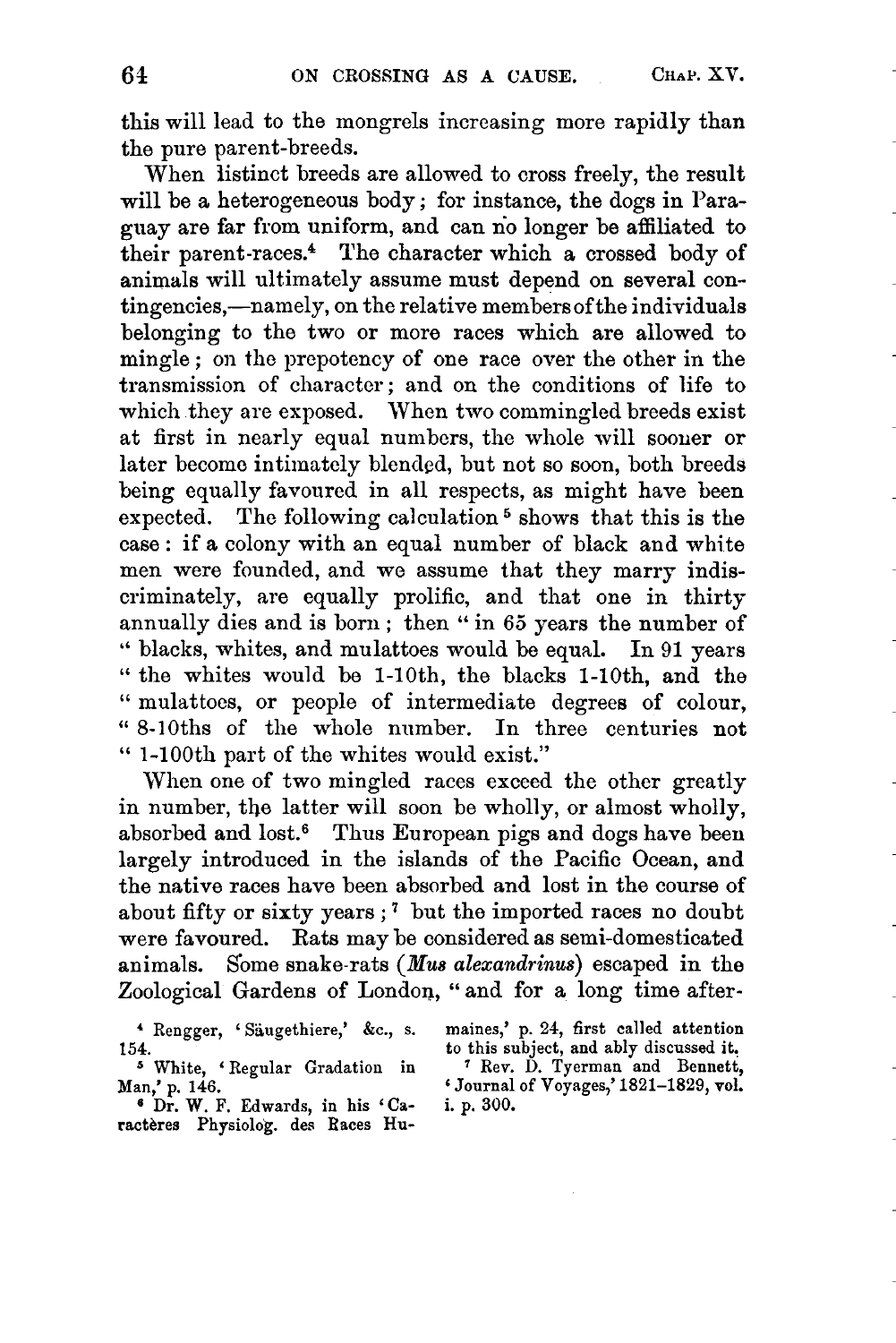**6'** wards the keepers frequently caught cross-bred rats, at **6'** first half-breds, afterwards with less of the character of the " snake-rat, till at length all traces of it disappeared.<sup>8</sup> On the other hand, in some parts of London, especially near the docks, where fresh rats are frequently imported, an endless variety of intermediate forms may be found between the brown, black, and snake rat, which are all three usually ranked **as** distinct, species.

How many generations are necessary for one species or race to absorb another by repeated crosses has often been discussed;<sup>9</sup> and the requisite number has probably been much exaggerated. Some writers have maintained that a dozen or score, or even more generations, are necessary ; but this in itself is improbable, for in the tenth generation there would be only 1-1024th part of foreign blood in the offspring. Gärtner found,<sup>10</sup> that with plants, one species could be made to absorb another in from three to five generations, and he believes that this could always be effected in from six to seven generations. In one instance, however, Kölreuter<sup>11</sup> speaks of the offspring of *Mirabilis vulgaris,* crossed during eight successive generations by *M. longiflora,* as resembling this latter species *so* closely, that the most scrupulous observer could detect " vix aliquam notabilem differentiam " or, **as** he says, he succeeded, " ad plenariam fere transmutationem."' But this expression shows that the act of absorption was not even then absolutely complete, though these crossed plants contained only the 1-256th part of *M. vulgaris.*  The conclusions of such accurate observers as Gärtner and Kölreuter are of far higher worth than those made without scientific aim by breeders. The most precise account which I have met with is given by Stonehenge,<sup>12</sup> and is illustrated by photographs. Mr. Hanley crossed **a,** greyhound bitch with a bulldog ; the offspring in each succeeding generation being recrossed with first-rate greyhounds. **As** Stonehenge remarks,

Soc.,' vol. vi., 1862, p. 71.<br>
<sup>9</sup> Sturm, 'Ueber Racen, &c.,' 1825,

**s. 107. Bronn, Geschichte der Na- l1 'Kova Acta Petrop.,' 1794, p. tur,' b. ii. s. 170, gives a table** of **the proportions of blood after successive** 

*<sup>8</sup>***Mr. S. J. Salter, Journal** Linn. **crosses. Dr. P. Lucas,** ' **L'Hdrddite** 

**Sturm,** ' **Ueber Racen,** *kc..'* **1825, lo** ' **Bastarderxeugung,' s. 463, 470. Hat.,' tom. ii. p. 308.** 

**<sup>393</sup>**: **see also previous volume.** 

**l2** ' **The** Dog,' **1867, pp. 179-184.**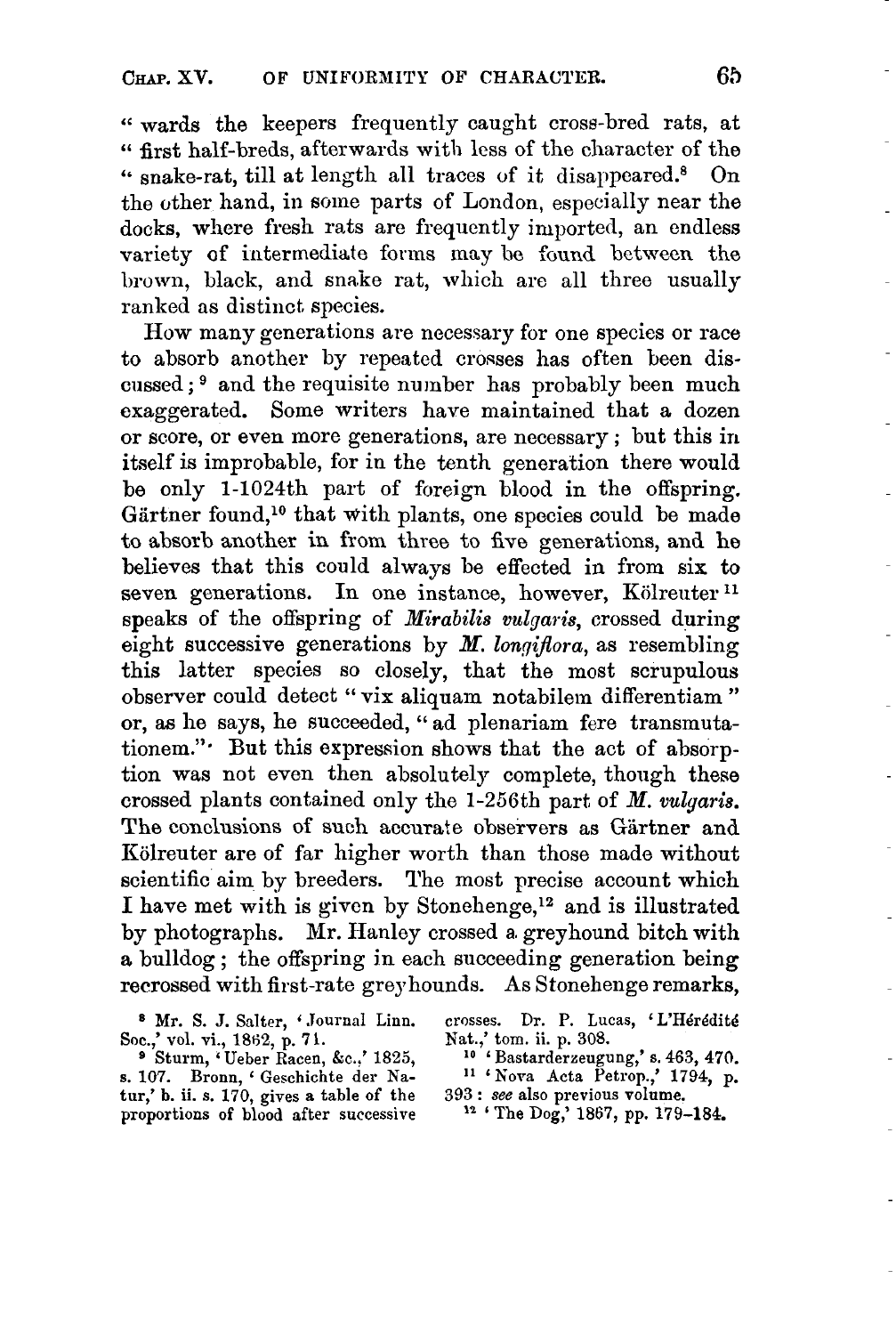it might naturally be supposed that it would take several crosses to get rid of the heavy form of the bulldog; but Hysterics, die gr-gr-granddaughter of a bulldog, showed no trace whatever of this breed in external form. She and all of the same litter, however, were '' remarkably deficient in " stoutness, though fast as well as clever." I believe clever refers to skill in turning. Hysterics was put to a son of Bedlamite, "but the result of the fifth cross is not as yet, I " believe, inore satisfactory than that of the fourth." On the other hand, with sheep, Fleischmann<sup>13</sup> shows how persistent the effects of a single cross may be : he says "that the original " coarse sheep (of Germany) have 5500 fibres of wool on a " square inch; grades of the third or fourth Merino cross " produced about  $8000$ , the twentieth cross 27,000, the per-" fect pure Merino blood  $40,000$  to  $48,000$ ." So that common German sheep crossed twenty times successively with Meiino did not by any means acquire wool as fine as that of the pure breed. But in all cases, the rate of absorption will depend largely on the conditions of life being favourable to any particular character ; and we may suspect that there would be a constant tendency to degeneration in the wool of Merinos under the climate of Germany, unless prevented by careful selection; and thus perhaps the foregoing remarkable case may be explained. The rate of absorption must also depend on the amount of distinguishable difference between the two forms which are crossed, and especially, as Gärtner insists, on prepotency of transmission in the one form over the other. We have seen in the last chapter that one of two French breeds of sheep yielded up its character, when crossed with Merinos, very much more siowly than the other; and the common German sheep referred to by Fleischmann may be in this respect analogous. In all cases theie will be more or less liability to reversion during many subsequent generations, and it is this fact which has probably led authors to maintain that a score or more of generations are requisite for one race to absorb another. In considering the final result of the commingling of two or more breeds, we must not forget that

**<sup>13</sup>As quoted** in **the 'True Principles of Breeding,'** by **C. H. Macknight and** Dr. **H. Madden, 1865, p. 11.**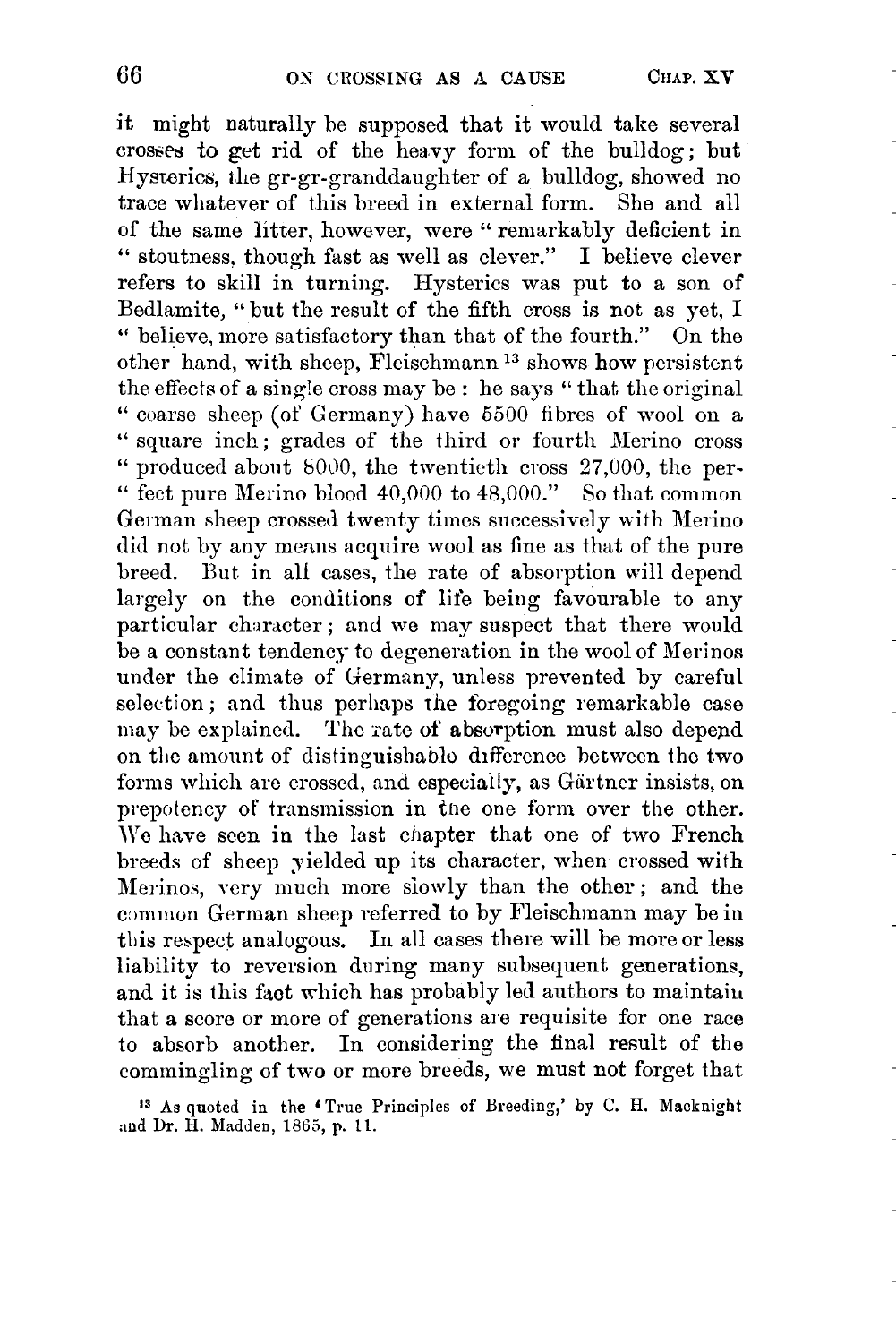the act of crossing in itself tends to bring back long-losl characters not proper to the immediate parent-forms.

With respect to the influence of the conditions of life on any two breeds which are allowed to cross freely, unless both are indigenous and have long been accustomed to the country where they live, they will, in all probability, be unequally affected by the conditions, and this will modify the result. Even with indigenous breeds, it will rarely or never occur that both are equally well adapted to the surrounding circumstances ; more especially when permitted to roam freely, and not carefully tended, as is generally the case with breeds allowed to cross. **As** a consequence of this, natural selection will to a certain extent come into action, and the best fitted will survive, and this will aid in determining the ultimate character of the commingled body.

How long a time it would require before such a crossed body of animals would assume a uniform character within a limited area, no one can say; that they would ultimately become uniform from free intercrossing, and from the survival of the fittest, we may feel assured; but the characters thus acquired would rarely or never, as may be inferred from the previous considerations, be exactly intermediate between those of the two parent-breeds. With respect to the very slight differences by which the individuals of the same sub-variety, or even of allied varieties, are characterised, it is obvious that free crossing would soon obliterate such small distinctions. The formation of new varieties, independently of selection, would also thus be prevented; except when the same variation continually recurred from the action of some stiongly predisposing cause. We may therefore conclude that free crossing has in all cases played an important part in giving uniformity of character to all the members of the same domestic race and of the same natural species, though largely governed by natural selection and by the direct action of ihe surrounding conditions.

*On the possibility of all organic bcings occasionally intercrossing.*  -But it may be asked, can free crossing occur with hermaphrodite animals and plants? All the higher animals, and the few insects which haye been domesticated, have separato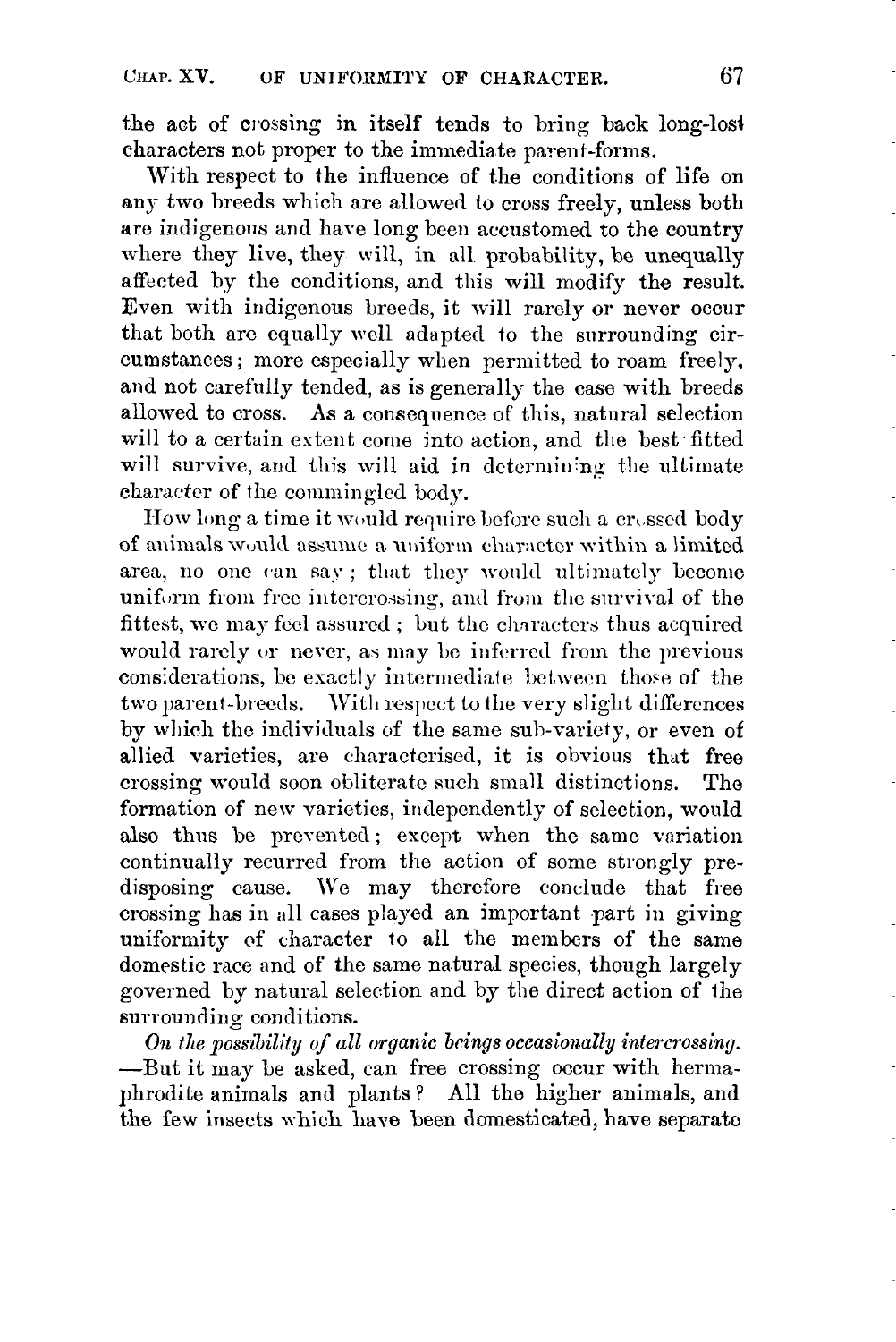sexes, and must inevitably unite for each birth. With respect *to* the crossing **of** hermaphrodites, the *subject* is too large *for*  the present volume, hut in the ' Origin of Species,' I have given a short abstract of the reasons which induce me to believe that all organic beings occasionally cross, though perhaps in some cases only at long intervals of time.<sup>14</sup> I will merely recall the fact that many plants, though hermaphrodite in structure, are unisexual in function ;- such as those called by *C. K. Sprengel dichogamous*, in which the pollen and stigma of the same flower are matured at different periods ; or those called by me *reciprocally dimorphic,* in which the flower's own pollen is not fitted to fertilise its own stigma ; or again, the many kinds in which curious mechanical contrivances exist, effectually preventing self-fertilisation. There are, however, many hermaphrodite plants wnich are not in any way specially constructed to favour intercrossing, but which nevertheless commingle almost as freely as animals with separated **sexes.** This is the case with cabbages, radishes, and onions, as I know from having experimented on them : even the peasants **of** Lignria say that cabbages must be prevented " from falling in love " with each other. In the orange tribe, Gallesio **l5** rcmarks that the amelioration of the various kinds is checked by their continual and almost regular crossing. So it is wifh numerous other plants.

On the other hand, some cultivated plants rarely or never intercross, for instance, the common pea and sweet-pea *(Lathyrus odoratus)* ; yet their flowers are certainly adapted for cross fertilisation. The varieties of the tomato and aubergine *(Sotanum)* and the pimenta *(Pimenta vulgaris* ?) are said **l6** never to cross, even when growing alongside one another. But it should be observed that these are all exotic plants, and we do not know how they would behave in their native country when visited by the proper insects. With

**14 With respect** to **plants, an admirable essay on this subject (Die Gesch-Iechter-Vertheilung bei den Pflanzen** : **1867) has been published by Dr. Hil**general conclusions as I have done. Various other treatises have since **appeared** *on* **the** *same* **subject,** *more*  **especially by Hermann Muller and Delpino.** 

**l5** ' **Teoria della Riproduzione Vegetal,'** 1816, p. **12.** 

<sup>16</sup> Verlot, 'Des Variétés,' 1865, p.<br>72.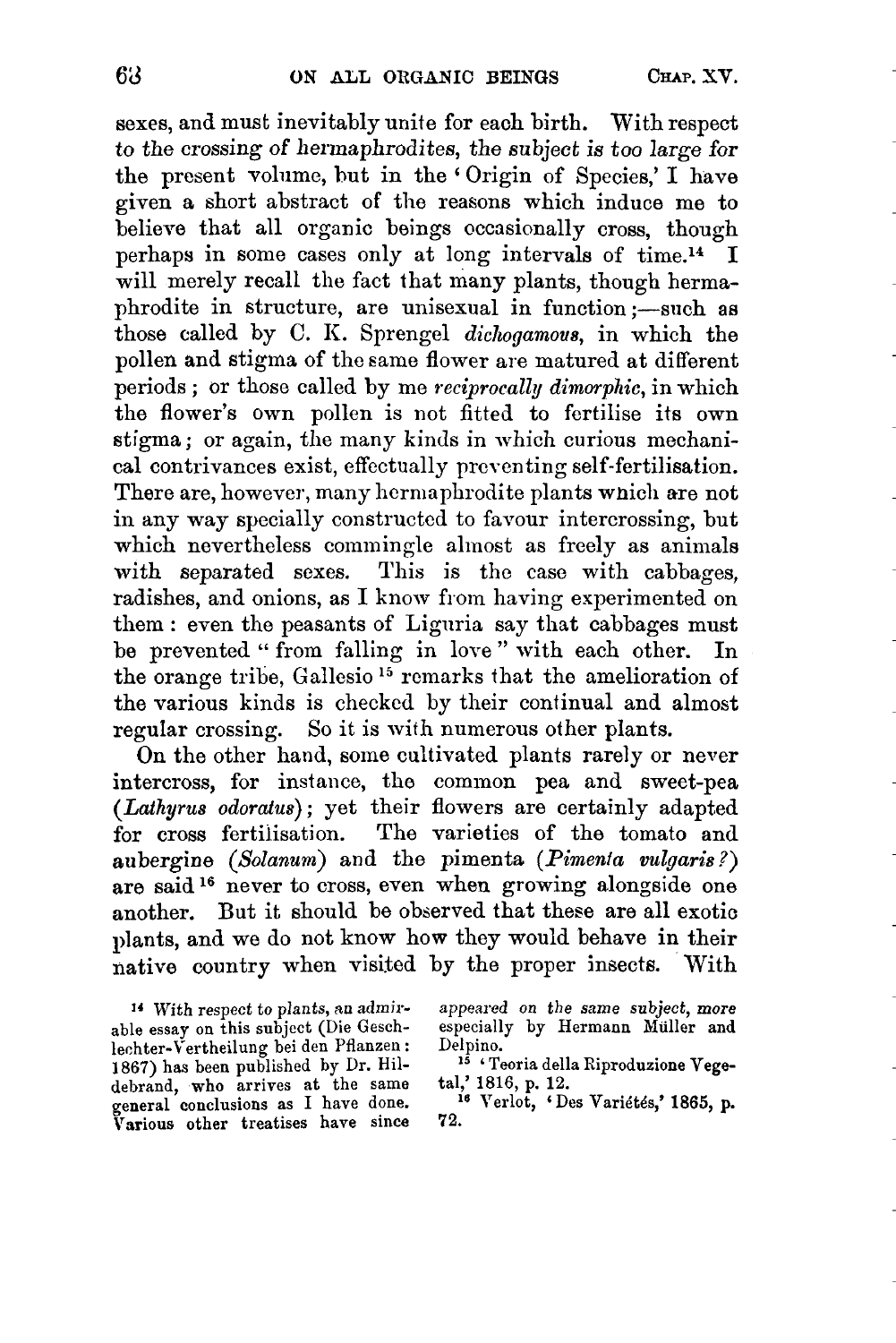respect to the common pea, I have ascertained that it is rarely crossed in this country owing to premature fertilisation. There exist, however, some plants which under their natural conditions appear to be always self-fertilised, such as the Bee Ophrys *(Ophrys apifera)* and a few other Orchids: yet these plants exhibit the plainest adaptations for crossfertilisation. Again, some few plants are believed to produce only dosed flowers, called cleistogene, which cannot possibly be crossed. This was long thought to be the case with the Leersia oryzoides,<sup>17</sup> but this grass is now known occasionally to produce perfect flowers, which set seed.

Although some plants, both indigenous and naturalised, rarely or never produce flowers, or if they flower never produce seeds, yet no one doubts that phanerogamic plants are adapted to produce flowers, and the flowers to produce seed. When they fail, we believe that such plants under different conditions would perform their proper function, or that they formerly did so, and will do so again. On analogous grounds, I believe that the flowers in the above specified anomalous cases which do not now intercross, either would do so occasionally under different conditions, or that they formerly did so—the means for affecting this being generally still retained-and will again intercross at some future period, unless indeed they become extinct. On this view alone, many points in the structure and action of the reproductive organs in hermaphrodite plants and animals are intelligible,—for instance, the fact of the male and female organs never being so completely enclosed as to render access from without impossible. Hence we may conclude that the most important of all the means for giving uniformity to the individuals of the same species, namely, the capacity of occasionally intercrossing, is present, or has been formerly present, with all organic beings, except, perhaps, some of the lowest.

On certain Characters not blending.-When two breeds are crossed their characters usually become intimately fused together ; **but** 

<sup>&</sup>lt;sup>17</sup> Duval Jouve, 'Bull. Soc. Bot. setting seed, see Dr. Ascherson in 'Bot. France,' tom. x., 1863, p. 194. Zeitung,' 1864, p. 350. **de France,' tom. x., 1863, p. 194. With respect, to the perfect flowers**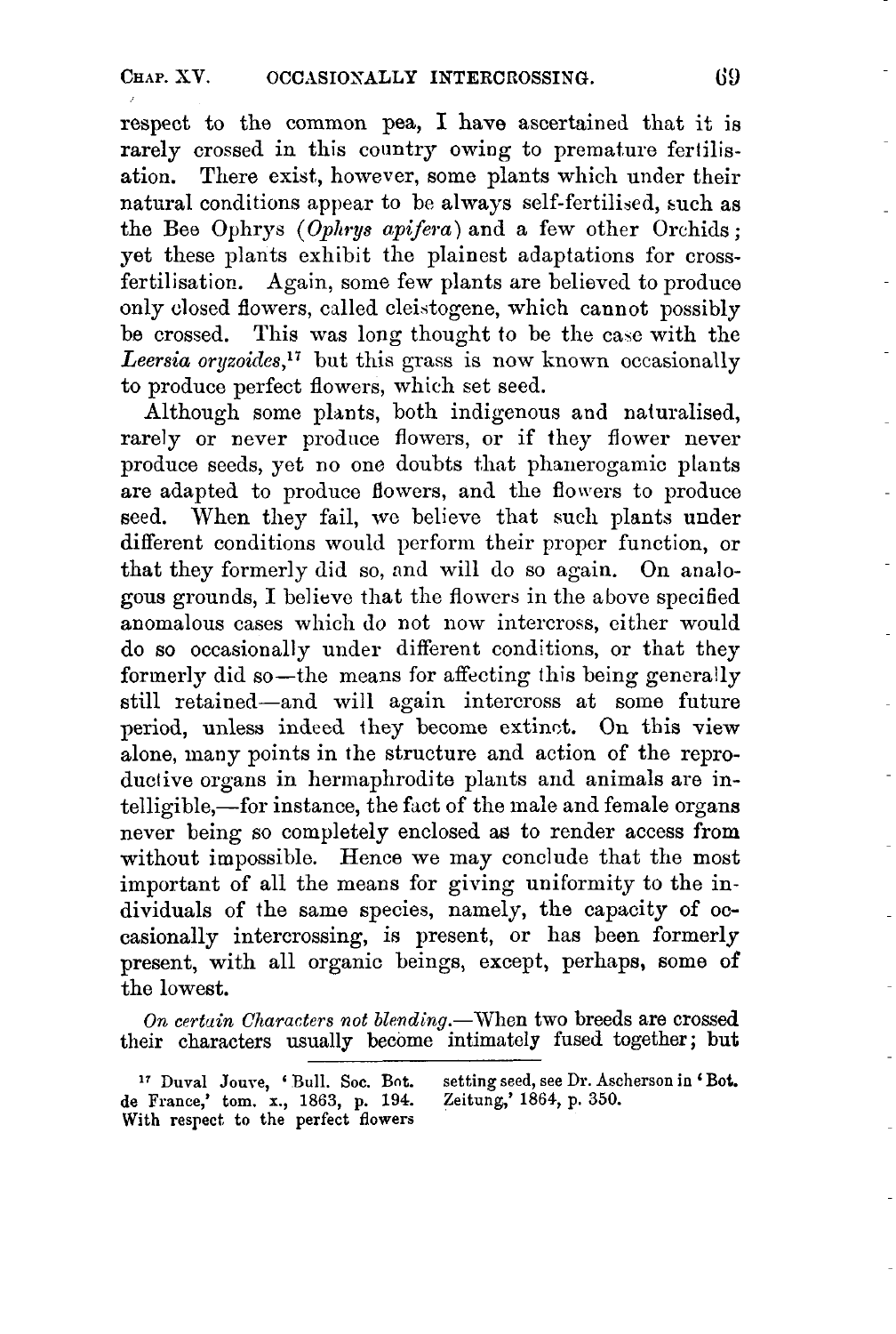some characters refuse to blend, and are transmitted in an unmodified state either from both parents or *from* one. When *grey*  and white mice are paired, the young are piebald, or pure white or grey, but not of an intermediate tint; so it is when white and common collared turtle-dovcs are paired. In breeding Game fowls, a great authority, **Nr.** J. Douglas, remarks, (' I may here state **<sup>a</sup>** strange fact: if you cross a black with a white game, you get (( birds of both breeds of the clearest colonr." Sir R. Heron crossed during many years white, black. *brown, and* fawn-coloured *Angora*  rabbits, and never once got these colours mingled in the same animal, but often all four colours in the same litter.<sup>18</sup> From cases like these, in which the colours of the two parents are transmitted quite separately to the offspring, we have all sorts of gradations, leading to complete fusion. I will give an instance : a gentleman with **<sup>a</sup>** fair complexion, light hair but dark eyes, married a lady with dark hair and complexion: their three children have very light hair, but on careful search about, a dozen black hairs mere found scattered in the midst of the light hair on the heads of all three.

When turnspit dogs and ancon sheep, both of which have dwarfed limbs, are crossed with common breeds, the offspring are not intermediate in structure, but take after either parent. When tailless or hornless animals are crossed with perfect animals, it frequently, but **by** nc means invariably, happens that the offspring are either furnished with these organs in a perfect state, or are **quite** destitute According to Rengger, the hairless condition of the Paraguay dog is either perfectly or not at **all** transmitted to its mongrel offspring; but I have seen one partial exception in a dog of this parentage which had part of its skin hairy, and part naked, the parts being distinctly separated as in a piebald animal. When Dorking fowls with five toes are crossed with other breeds, the chickens often have fiye toes on one foot and four on the other. Some crossed pigs raised by Sir R. Heron between the solid-hoofed and common pig had not all four feet in an intermediate condition, but two feet were furnished with properly divided, and two with united hoofs.

Analogous facts have been obscrved with plants : Major Trevor

**<sup>18</sup>**Extract of a letter from Sir R. Heron, **1838,** given me b7 Mr. Yarrell. With respect to mice, **see** ' Annal. des So. Nat.,' tom. i. **p.** <sup>180</sup>; and **I** have heard of other similar cases. For turtle-doves, Boitard and Corbi6, ' Les Pigeons,' *&c.,* p. **238.** For the Game fowl, 'The Poultry **Book,' 1866,** p. 128. For crosses of tailless fowls, 128. For crosses of tamess nowls,<br>see Beehstein, 'Naturges. Deutsch.' **b.** iii. s. **403.** Bronn, 'Geschichte der Natur,' b. ii. s. 170, gives analogous facts with horses. On the hair-

less condition of crossed South American dogs, *see* Kengger, ' Saugethiere **von** Paraguay,' s. 152: but **I saw** in the Zoological Gardens mongrels, from **a** similar cross, which were hairless, quite hairy, or hairy in patches, that is, piebald with hair. For crosses of Dorking and other fowls, see ' Poultry Chronicle,' vol. ii. p. *355.* About the crossed pigs, **ex**tract of letter from Sir R. Heron to Mr. Yarrell. For other cases, *see* **P.**  Lucas, 'L'Héréd. Nat.' tom. i. p. 212.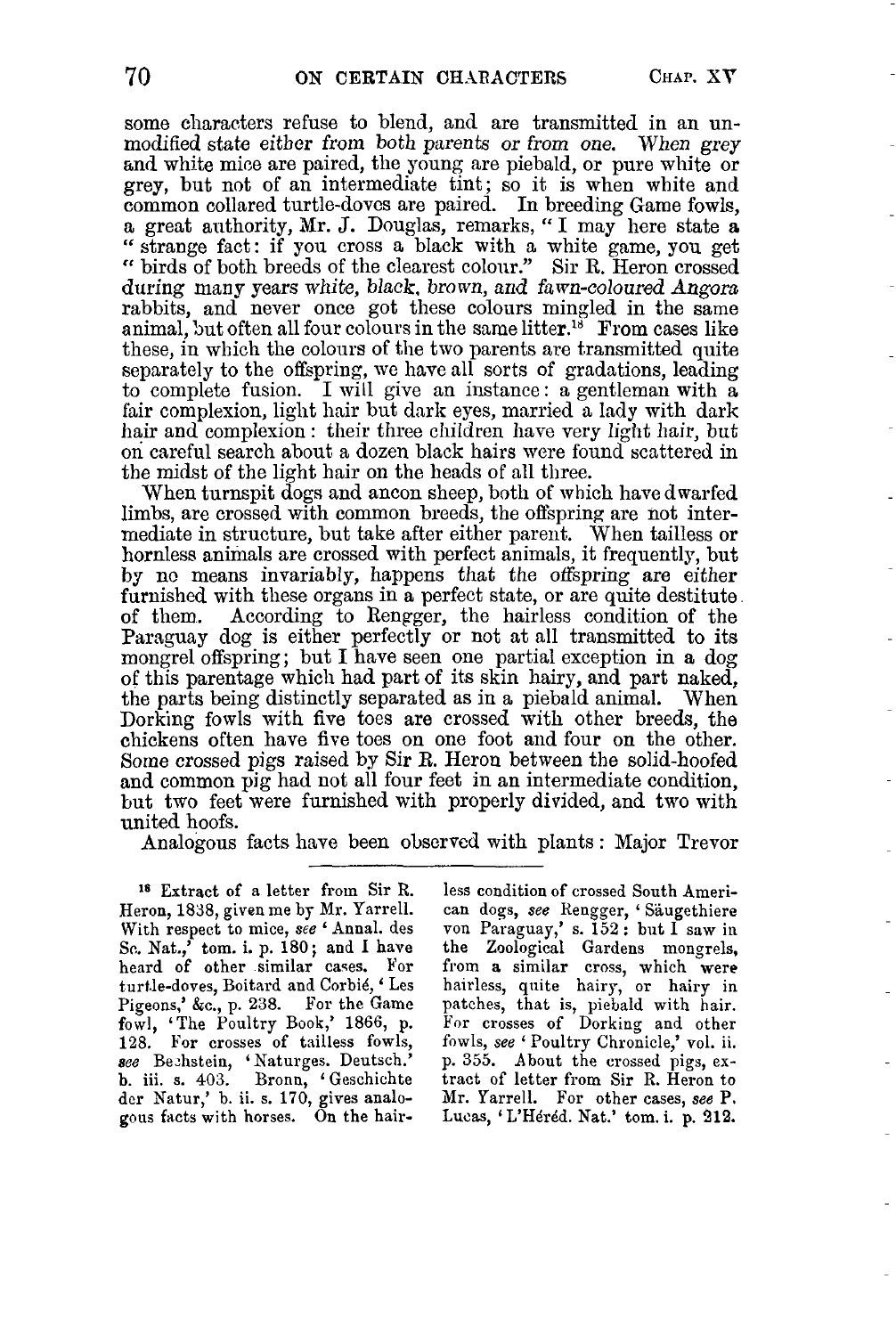Clarke crossed the little, glabrous-leaved, annual stock *(Muthiolu),*  with pollen of a large, red-flowered, rough-leaved, biennial stock, called *cocardeuu* by the French, and the result was that half the seedlings had glabrous and the other half rough leaves, but none had leaves in an intermediate state. That the glabrous seedlings were the product of the rough-leaved variety, and not accidentally of the mother-plant's own pollen, was shown by their tall and strong habit of growth.<sup>19</sup> In the succeeding generations raised from the rough-leaved crossed seedlings, some glabrous plants appeared, showing that the glabrous character, though incapable of blending with and modifying the rough leaves, was all the time latent in this family of plants. The numerous plants formerly referred to, which I raised from reciprocal crosses between the peloric and common hntirrhinurn, offer a nearly parallel case ; for in the fiist generation all the plants resembled the common form, and in the next generation, out of one hundred and thirty-seven plants, two alone were in an intermediate condition, the others perfectly resembling either the peloric or cominon form. Major Trevor Clarke also fertilised the above-mentioned red-flowred stock with pollen from the purple Queen stock, and about half the seedlings scarcely differed in habit, and not at all in the red colour of the flower, from the mother-plant, the other half bearing blossoms **of** a rich pnrple, closely like those of the paternal plant. Gartner crossed many white and yellow-flowercd species and varieties of Verbascum'; and these colours were never blended, but the ORspring bore either pure white or pure yellow blossoms; the former in the larger proportion.<sup>20</sup> Dr. Herbert raised many seedlings, as he informed me, from Swedish turnips crossed by two other varieties, and these never produced flowers of an intermediate tint, but always like one of their parents. I fertilised the purple sweetpea *(Lathyrus odoratus)*, which has a dark reddish-purple standardpetal and violet-coloured wings and keel, with pollen of the painted lady sweet-pea, which has a pale cherry-coloured standard, and almost white wings and keel; and from the same pod I twice raised plants perfectly resembling both sorts ; the greater number raised plants perfectly resembling bour sorts, the greater number<br>resembling the father. So perfect was the resemblance, that I should have thought there had been some mistake, if the plants which were at first identical with the paternal variety, namely, the painted-lady, had not later in the season produced, as mentioned in I raised grandchildren and great-grandchildren from these crossed plants, and they continued to resemble the painted-lady, but during later generations became rather more blotched with purple, yet none reverted completely to the original mother-plant, the purple

**lidreuter** ( ' **Dritte Fortsetszung,'** s. **34, 39), however, obtained interme-**

<sup>19</sup> 'Internat. Hort. and Bot. Con- diate tints from similar crosses in the gress of London,' 1866.<br>
genus Verbascum. With respect to **gress** of London,' **1866. genus Verbascum.** With **respect to**  s. 307. the turnips, see Herbert's 'Amarylli-**Jacez,' 1837,** p. **370.**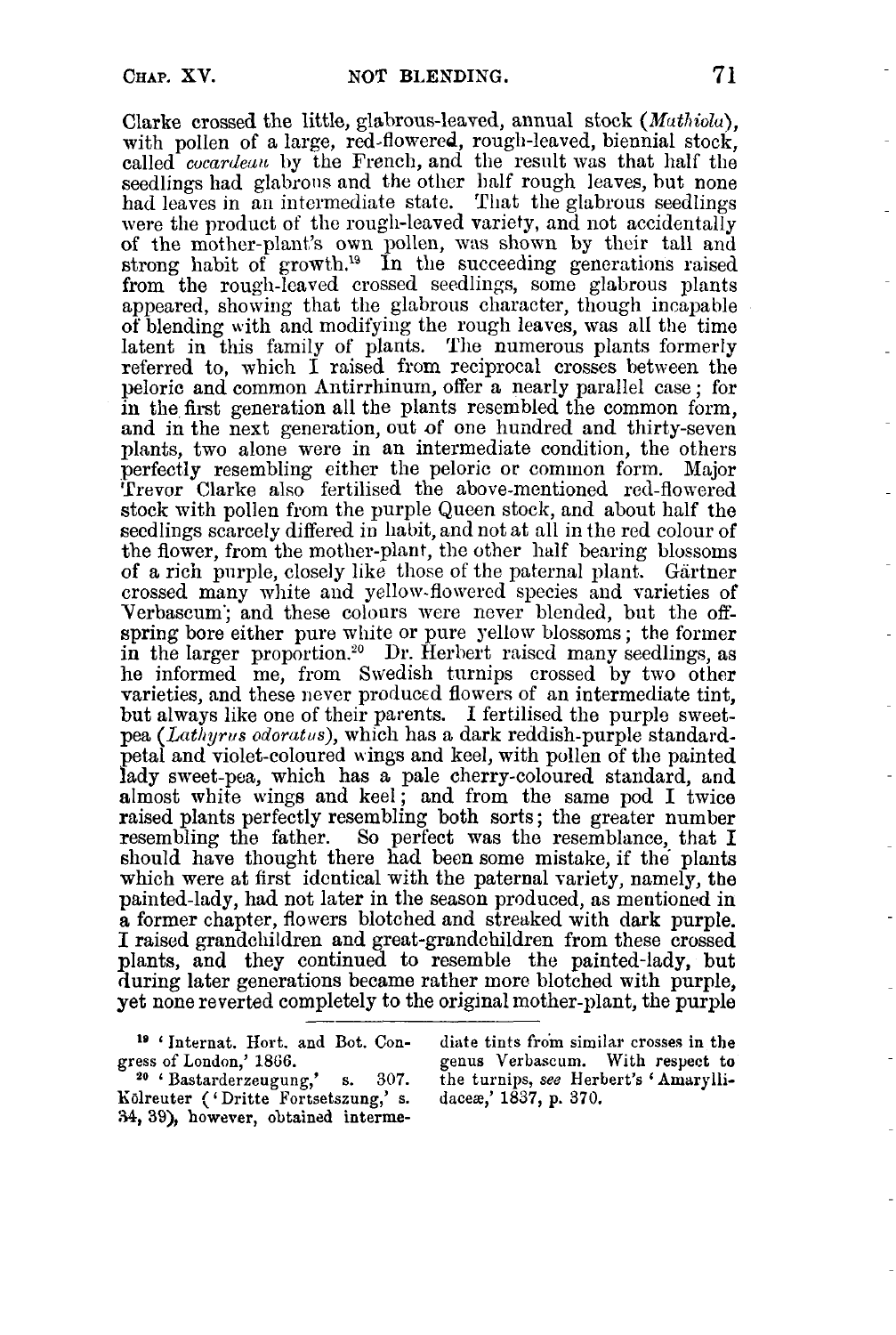sweet-pea. The following case js slightly different, but still shows the same principle :  $N$ audin<sup>21</sup> raised numerous hybrids between the yellow *Linaria vucqaris* and the purple *L.purpurea,* and during three successive generations the colours kept distinct in different parts of the same flower.

From cases such as the foregoing, in which the offspring of the first generation perfectly resemble either parent, we come by a small step to those cases in which differently coloured flowers borne on the same root resemble both parents, and **by** another step to those in which the same flower or fruit is striped or blotched with the two parental colours, or bears a single stripe of the colour **or**  other characteristic quality of one of the parent-forms. With hybrids and mongrels it frequently or even generally happens that one part of the **body** resembles more or less closely one parent and another part the other parent; and here again some resistence to fusion, or, what comes to the same thing, some mutual affinity between *the*  organic atoms of the same nature, apparently comes into play, for otherwise all parts of the body would be equally intermediate in character. *So* again, when the offspring of hybrids or mongrels, which are themselves nearly intermediate in character, revert either wholly or by segments to their ancestors, the principle of the affinity **of** similar, or tlic repulsion of dissimilar atoms, must come into action. To this principle, which seems to be extremely general, we shall recur in the chapter on pangenesis.

It is remarkable, as has been strongly insisted upon by Isidore Geoffroy St. Hilaire in regard to animals, that the transmission of characters without fusion occurs very rarely when species aro crossed ; I know of one exception alone, namely, with the hybrids naturally produced between the common and hooded crow *(Corvus corone* and *cornix*), which, however, are closely allied species, differing in nothing except colour. Nor have **1** met with any wellascertained cases of transmission **of** this kind, even when one form is strongly prepotent over another, when two races are crossed which have been slowly formed by man's selection, and therefore resemble to a certain extent natural species. Such cases as puppies in the same litter closely resembling two distinct breeds, are probably due to superfectation,—that is, to the influence of two fathers. All the characters above enumerated, which are transmitted in a perfect state to some **of** the offspring and not to others, -such as distinct colours, nakedness of skin, smoothness of leaves. absence of horns or tail, additional toes, pelorism, dwarfed structure, &c.,-have all **been** known to appear suddenly in individual animals and plants. From this fact, and from the several slight, aggregated differences which distinguish domestic races and species from one another, not being liable to this peculiar form **of** transmission, we may conclude that it **is** insome way connected with the sudden appearance of the Characters in question.

**<sup>21</sup>"ourelles -4rchives du Musdum,' tom. i.** p. **100.**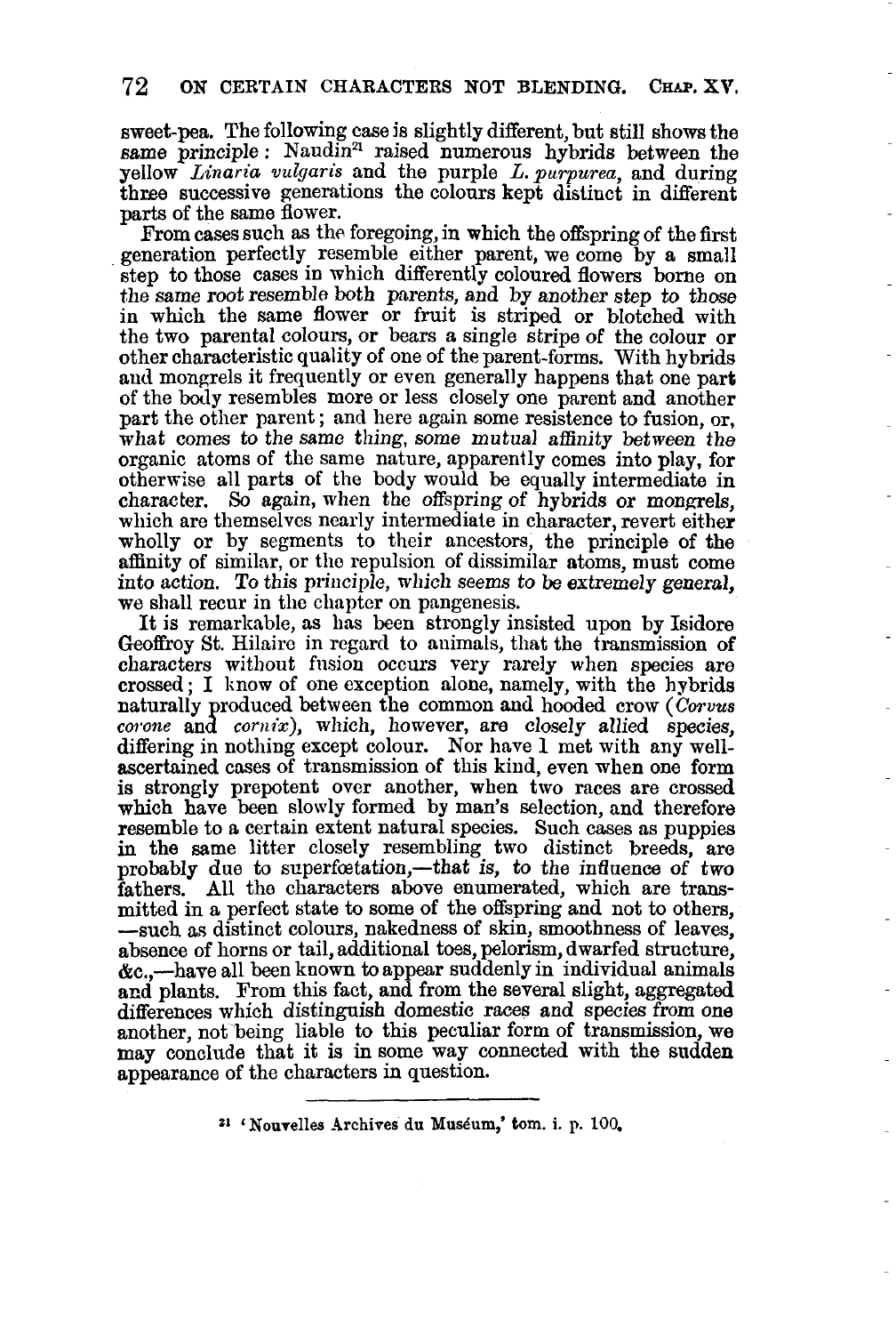*On the Modijicatioa of old Races and tlie Forinntion of new Races by Crossing.*—We have hitherto chiefly considered the effects of crossing in giving uniformity of character; we must now look to an opposite result. There can be no doubt that crossing, with the aid of rigorous selection during several generations, has been a potent means in modifying old races, and in formiiig new ones. Lord Orford crossed his famous stud of greyhounds once with the bulldog, in order to give them couragc and persevcrance. Certain pointers have been crossed, as I hear from the Rev. W. D. Fox, with the foxhound, to give them dash and speed. Certain strains of Dorking fowls have had a slight infusion of Game blood; and I have known a great fancier who on a single occasion crossed his turbit-pigeons with barbs, for the sake of gaining greater breadth of beak.

In the foregoing cases breeds have been crossed once, for the sake of modifying some particular character ; but with most of the improved races of the pig, which now breed true, there have been repeated crosses,—for instance, the improved Essex owes its excellence to repeated crosses with the Neapolitan, together probably with some infusion of Chinese blood. **<sup>22</sup>** So with our British sheep : almost all the races, except the Southdown, have been largely crossed; "this, in fact, hag been the history of our principal breeds."<sup>23</sup> To give an example, the "Oxfordshire Downs" now rank as an established breed.24 They were produced about the year **1830** by crossing " Hampshire and in somo instances Southdown ewes with Cotswold rams:" now the Hampshire ram was itself produced by repeated crosses between the native Rampshire sheep and Southdowns ; and the long-woolled Cotswold were improved by crosses with the Leicester, which latter again **is**  believed to have been a cross between several long-woolled sheep. Mr. Spooner, after cousidering the various cases

**<sup>42</sup>j** S. Sidney's edition of ' Youatt on the Pig,' 1860, p. **3.** 

**23** See **Mi..** W. C. Spooner's excellent paper on Cross-Breeding, ' Jour**ual Royal** Agricult. *Soc.,'* vol. **xx..** 

**<sup>22</sup>**Richardsnn, ' Pigs,' 184i, pp. **37,** part ii. : **see** also an equally **good**  part ii.: see also an equally good article by Mr. Ch. Howard, in 'Gar-

dener's Chronicle,' 1860, p. 380. **<sup>24</sup>**' Gardener's Chronicle,' **1857, pp. 649, 652.**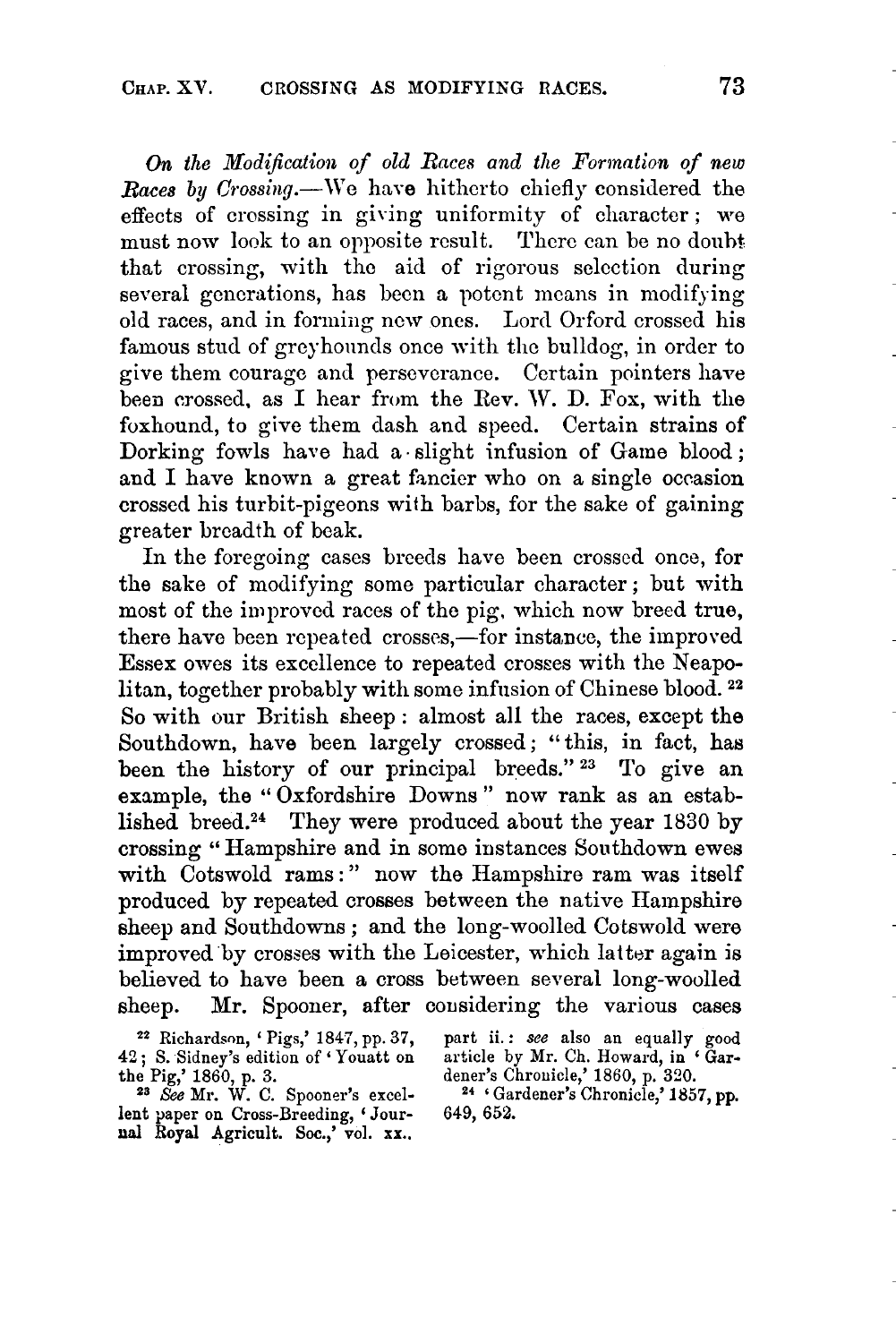which have been carefully recorded, concludes, "that from a judicious pairing of cross-bred animals it is practicable to establish a new breed." On the continent the history of several crossed races of cattle and of other animals has been well ascertained. To give one instance: the King of Wurtemburg, after twenty-five years' careful breeding, that is, after six or seven generations, made a new breed of cattle from a cross between Dutch and a Swiss breed, combined with other breeds.25 Tlic Schiglit bantam, which breeds as true **as** any other kind of fowl, was formed about sixty years ago by a. complicated cross.<sup>26</sup> Dark Brahmas, which are believed by some fanciers to constitute a distinct species, were undoubtedly formed<sup>27</sup> in the United States, within a recent period, by a cross between Chittagongs and Cochins. With plants there is little doubt that the Swede-turnip originated from a cross; and the history of a variety of wheat, raised from two very distinct varieties, and which after six years' culture presented an even sample, has been recorded on good authority.2s

Until lately, cautious and experienced breeders, though not averse to a single infusion of foreign blood, were almost universally convinced that the attempt to establish a new race, intermediate between two widely distinct races, was hopeless: "they clung with superstitious tenacity to the " doctrine of purity of blood, believing it to he the ark in " which alone true safety could be found." <sup>29</sup> Nor was this conviction unrcasonable : when two distinct races are crossed, the offspring of the first generation are generally nearly uniform in character; but even this sometimes fails to be the case, especially with crossed dogs and fowls, Ihe young of which from the first are sometimes much diversified. **As**  cross-bred animals are generally of large size and vigorous, they have been raised in great numbers for immediate consumption. But for breeding they are found utterly useless;

**<sup>25</sup>**' **Bulletin de la** *SOC.* **d'Acclimat.,' 1862, tom. ix. p. 463.** See also, for **other cases, MM. Moll and Gayot, 28 'Gardener's Chronicle,' 1852,** 

**1854, p. 36.** 

**<sup>27</sup>**' **The Poultry Book,' by W. B.**  Tegetmeier, 1866, p. 58.<br><sup>28</sup> 'Gardener's Chronicle,' 1852,

**20** ' **Poultry Chronicle,' vol. ii., Spooner, in** ' **Journal Royal Agri-Du Bczuf,' 1860, p. xxxii. cult, Soc.,'** rol. **xs., part ii.** 

p. 765.<br><sup>29</sup> Spooner, in 'Journal Royal Agri-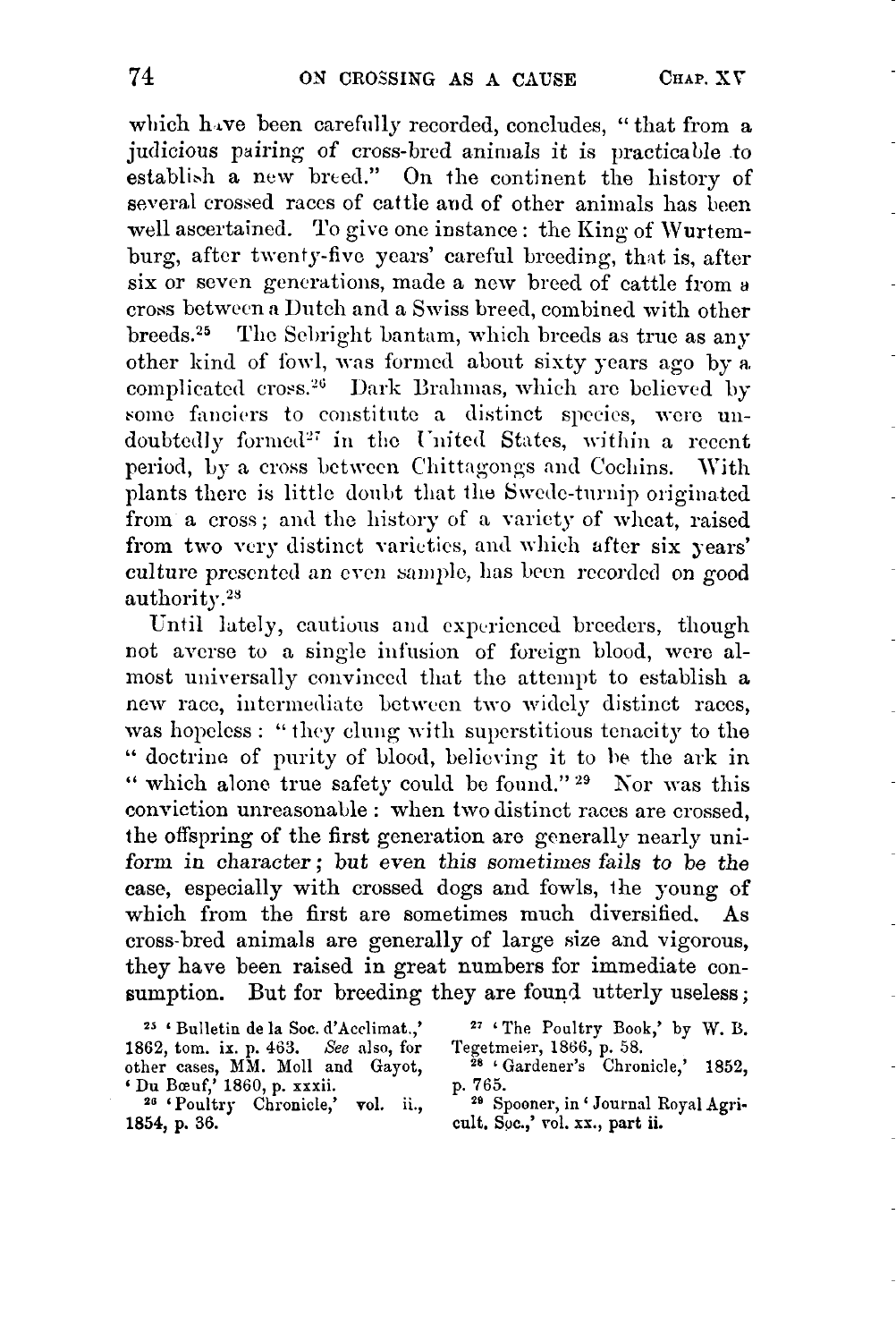for though they may themselves be uniform in character. they yield during many generations astonishingly diversified offspring. The breeder is driven to dcspair, **arid** concludes that he will never form an intermediate race. But from the cases already given, and from othcis which hare been recorded, it appears that patience alone is necessary; as Mr. Spooner remarks, "nature opposes no barrier to successful admixture ; in the course of time, by the aid of sclcction and careful weeding, it is practicable to establish a ncw breed." After six or seven generations the hoped-for result will in most cases be obtained ; but even then an occasional reversion, or failure to keep true, may be expected. The attempt, however, will assuredly fail if the conditions of life be decidedly unfavourable to the characters of either parent. breed.30

Although the grandchildren and succeeding generations of cross-bred animals are generally variable in an extreme degree, some curious exceptions to the rule have been obsened both with crossed races and species. Thus Boitard and Corbié<sup>31</sup> assert that from a Pouter and a Runt "a Cavalier will appear, which we have classed amongst pigeons of pure race, because it transmits all its qualities to its posterity." The editor of the 'Poultry Chronicle'<sup>32</sup> bred some bluish fowls from a black Spanish cock and a Malay hen ; and these remained true to colour " generation after generation." The Himalayan breed of rabbits was certainly formed by crossing two sub-varieties of the silver-grey rabbit ; although it suddenly assumed its present character, which differs much from that of either parent-breed, yet it **lias** ever since been easily and truly propagated. I crossed some Labrador and Penguin ducks, and recrossed the mongrels with Penguins ; afterwards most of the ducks reared during three generations were nearly uniform in character, being brown with a white crescentic mark on the lower part of the breast, and with some white spots at the base of the beak; so that by the aid of **n** little selection a new breed might easily have been formed. With

<sup>30</sup> *See* Colin's 'Traité de Phys. well treated.<br> **omp.** des Animaux Domestiques,' <sup>31</sup> 'Les Pigeons,' p. 37. **Comp.** des Animaux Domesciques,' <sup>31</sup> ' Les Pigeons,' p. 37.<br>
tom. ii. p. 536. where this subject is <sup>32</sup> Vol. i., 1854, p. 101.  $\tan$ , **ii.** p. 536, where this subject is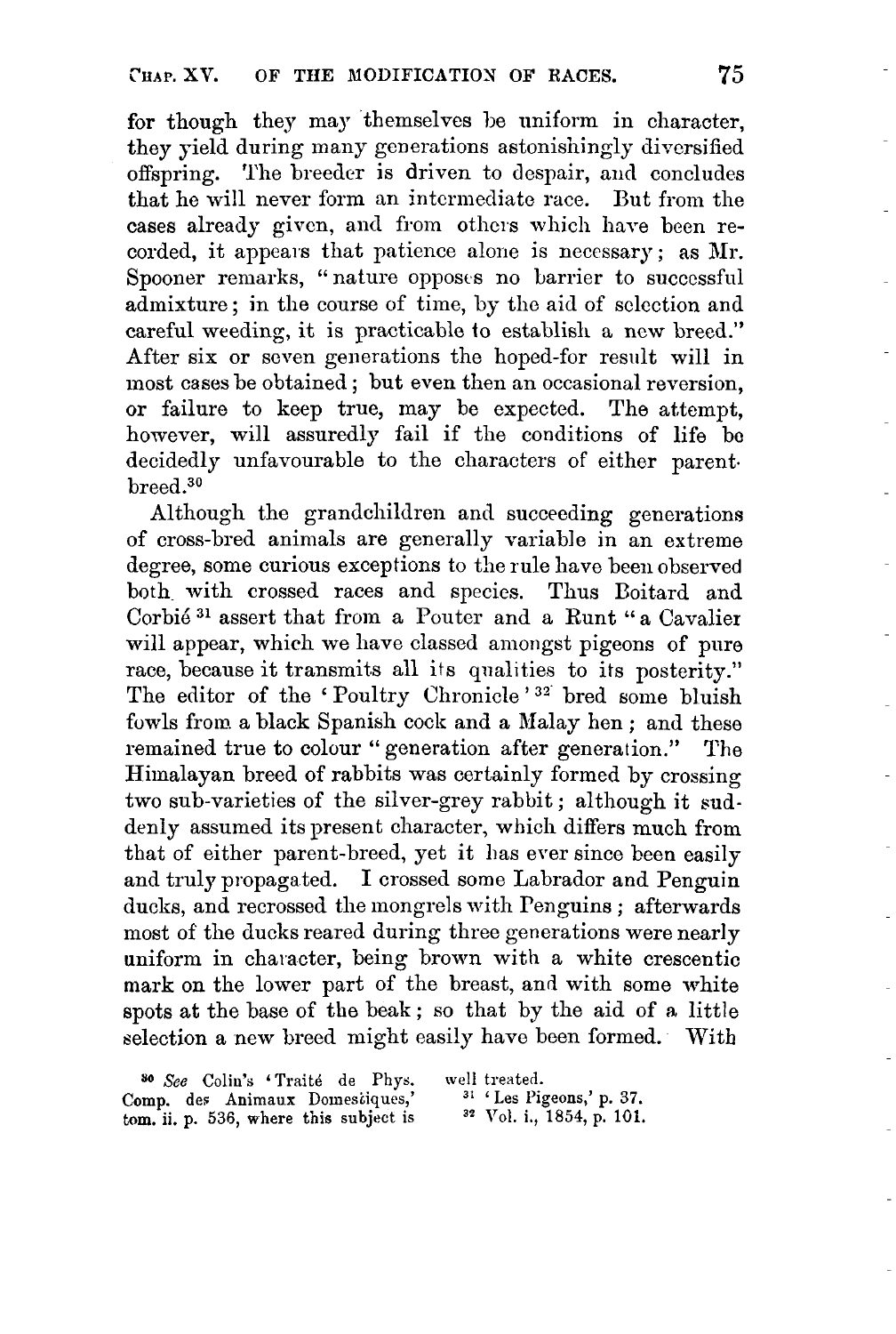regard to crossed varieties of plants, Mr. Beator, remarks **<sup>33</sup>** that. " Melville's extraordinary cross between the Scotch kale and an early cabbage is as true and genuine as any on record ;" but in this case no doubt selection was practised. Gartner **3\***  has given five cases of hybrids, in which the progeny kept constant ; and hybrids between *Dianthus arineria* and *deltoides*  remained true and uniform to the tenth generation. Dr. Herbert likewise showed me a hybrid from two species of Loasa which from its first production had kept constant during several generations.

We have seen in the first chapter, that the several kinds of dogs are almost certainly descended from more than one species, and so it is with cattlc, pigs and some other domesticated animals. Hence the crossing of aboriginally distinct species probably camc into play at an early period in the formation of our present races. From Rütimeyer's observations there can be little doubt that this occurred with cattle ; but in most cases one form will probably have absorbed and obliterated the other, for it is not likely that semi-civilized men would have taken the necessary pains to modify by selection their commingled, crossed, and fluctuating stock. Nevertheless, those animals which were best adapted to their conditions of life would have survived through natural selection; and by this means crossing will often have indirectly aided in the formation of primeval domesticated breeds, Within recent times, as far as animals are concerned, the crossing of distinct species has done little or nothing towards the formation or modification of our races. It is not yet known whether the several specics of silk-moth which have been recently crossed in France will yield permanent races. With plants which can be multiplied by buds and cuttings, hybridisation has done wonders. as with many kinds of Roses, Rhododendrons, Pelargoninms, Calceolarias, and Petunias. h'early all these plants can be propagated by seed, most **of**  them freely ; but extremely few or none come true by seed.

Some authors believe that crossing is the chief cause of variability,-that is, of the appearance of absolutely new

**<sup>33</sup>**' **Cottage Gardener,' 1856, p. 34** ' **Bastarderzegung,' 8. 553. 110.**